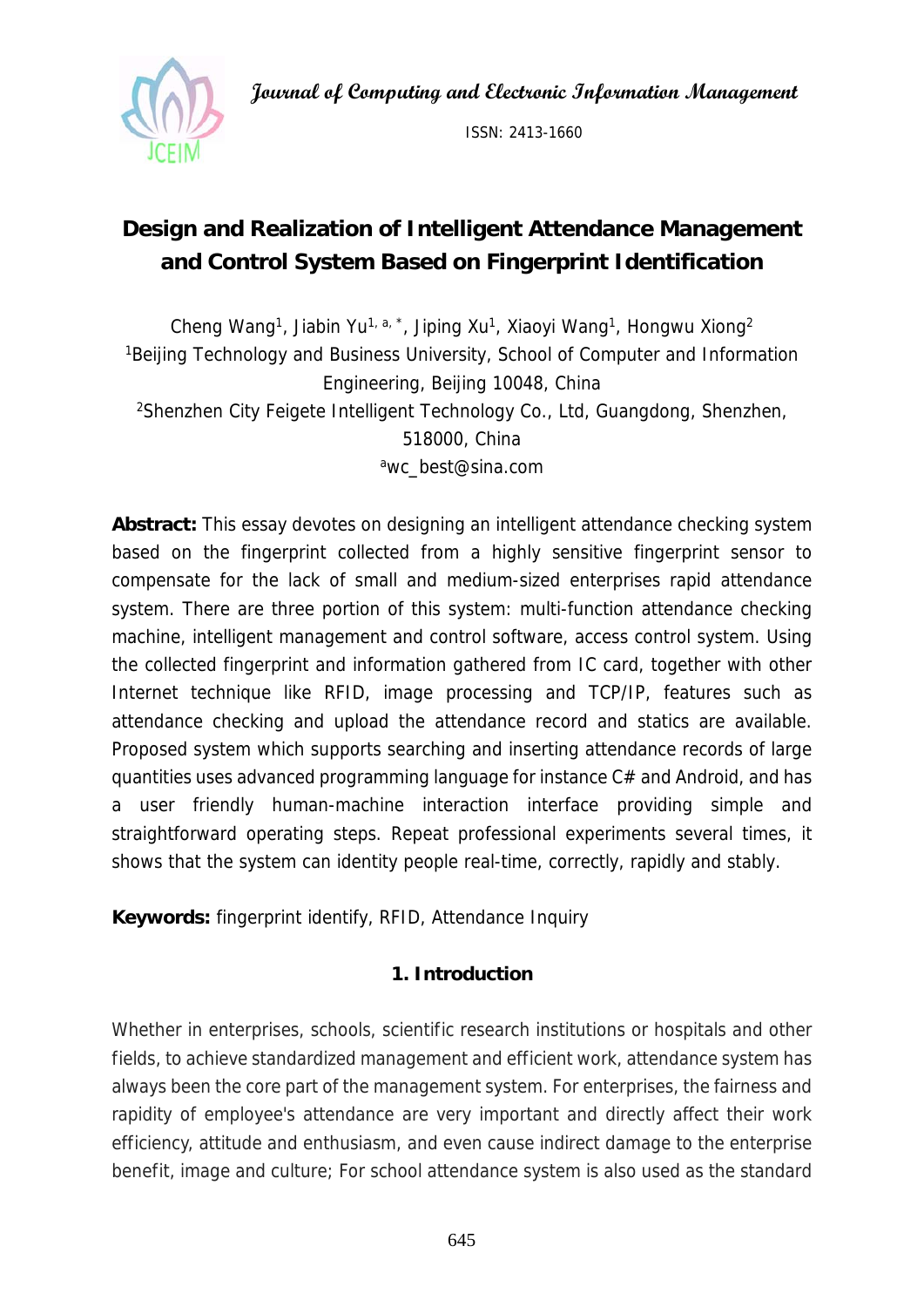to judge students enthusiasm and objectively reflects the learning enthusiasm degree of the students and teaching levels of the teachers. At the same time, it can investigate students' comprehensive quality and teachers' teaching ability. So the speed and accuracy of attendance is very important [1-2]. With the development of networking technology and the birth of the concept Internet plus that is developed by our country, office automation has also gradually improved; at the same time, along with the rapid development of economy, enterprise scale is gradually expanding. The increasing number of required accuracy, security, efficiency and economy make a great challenge to the existing attendance system [3]. Therefore, it is very necessary to develop a set of efficient and accurate intelligent attendance management system.

With the progress of science and technology, especially the rapid development of hardware integration, as the core of attendance system, attendance machine identification also shows the development of diversity, including the common RFID card attendance, attendance, attendance, fingerprint recognition, iris recognition face recognition attendance, speech identification of attendance and other forms [4]. There is a single way of attendance that is easily degaussed, insecure, vulnerable to external interference, expensive, slowly recognized. Besides, it cannot take the speed, accuracy, stability and security in one and is not suitable to the demand of the market which tends to be more a way of identifying binding modes [5]. The traditional appraisal system mainly adopts the non-contact attendance (RFID Technology), biometric technology based on attendance (fingerprint, voice, and gait recognition), camera attendance (face and iris recognition) and combines with them to attend. Due to non-contact attendance that maybe causes wrong attendance replaced by others, the biometric technology problems to be improved, the camera attendance that costs a lot of time and expensive, To realize rapid and accurate attendance is in need of improvement[6-7]. In addition, the traditional attendance that has only a single function, can only query and export reports function through the computer and has single function. It cannot realize remote query and record attendance data and cannot timely find and feedback abnormal attendance data and others; the attendance system in the market, there are few functions that is used to evaluate personnel working attitude scientifically through attendance data. Therefore, the market is in need of a high precision and powerful intelligent attendance identification solutions.

To solve the above problems, this design combines embedded and advanced networking technology, based on the hardware platform which is take the advantage of RFID smart chip and DSP chip which can fingerprint identify quickly, and to the PC terminal and the mobile terminal as a software platform, construct a set of efficient, accurate and powerful intelligent fingerprint attendance management system, which

646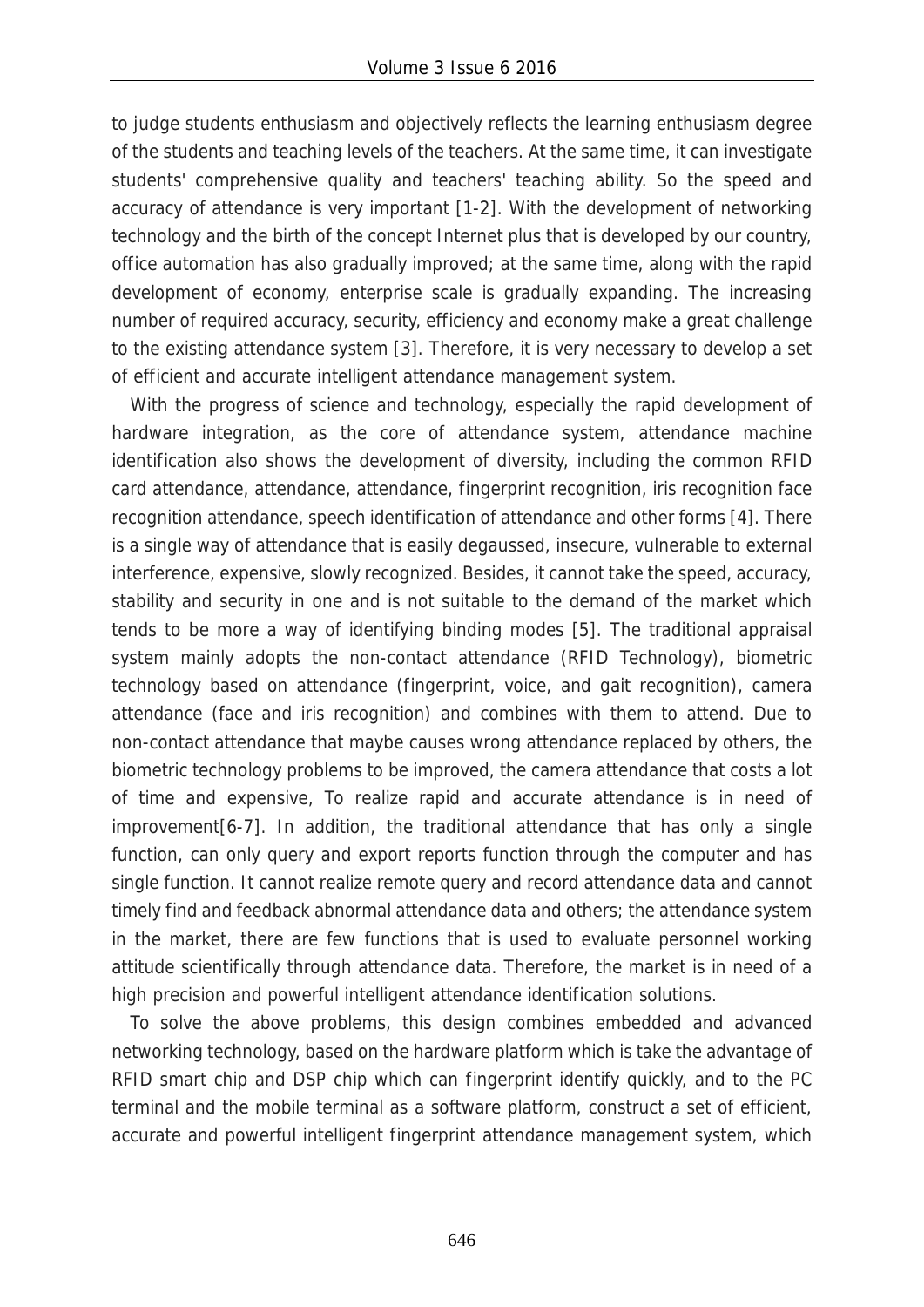can realize the attendance statistics, access control system management, mobile terminal remote real-time check attendance records and other functions.

This system has very good market value. What's more, it possesses properties such as accuracy, security, efficiency, economy and mobility, which can be well applied to different occasions to satisfy the requirements of attendance and access control for enterprises, schools, hospitals, driving and other users by providing an efficient accurate and powerful intelligent fingerprint attendance recognition solutions.

## **2. The Whole Framework of Intelligent Fingerprint Attendance Management System**

Intelligent fingerprint attendance management system is composed of multifunctional fingerprint attendance instrument, intelligent control software and access control system. The multifunctional fingerprint attendance instrument through network, follow the TCP/IP protocol conducts two-way communication with intelligent control software, and through checking instrument controlled by I/O communication relay action and access control system. At the same time, the intelligent control software through network, follow TCP/IP protocol and communication, access control system indirectly [8]. Among them, the multi-functional fingerprint attendance instrument has a strong recognition accuracy, and which is using advanced fingerprint algorithm and three identification methods of identification, including fingerprint identification, RFID identification, and dynamic password identification.

The multi-functional fingerprint attendance instrument through the fingerprint identification module and RFID identification module to acquire user's information about fingerprint, high-frequency card data identification and other's authentication information, which ensure to read user's information quickly and accurately. Moreover, the intelligent control software by the end of the remote PC attendance management software and Android APP attendance query software, and PC software has the same device settings with the upper end of the attendance, which follow established data protocol and in order to realize data interaction through the network connection. Android mobile phone APP attendance query software, by connecting the wireless LAN, can also interact with the attendance instrument data, mainly for remote query and management of attendance data for users. As to the access control system mainly connect with the intelligent fingerprint attendance instrument by network, which can set user's jurisdiction in attendance instrument and realize access control attendance by controlling the opening and closing and alarm functions.

The overall framework of intelligent attendance management system is shown in figure 1: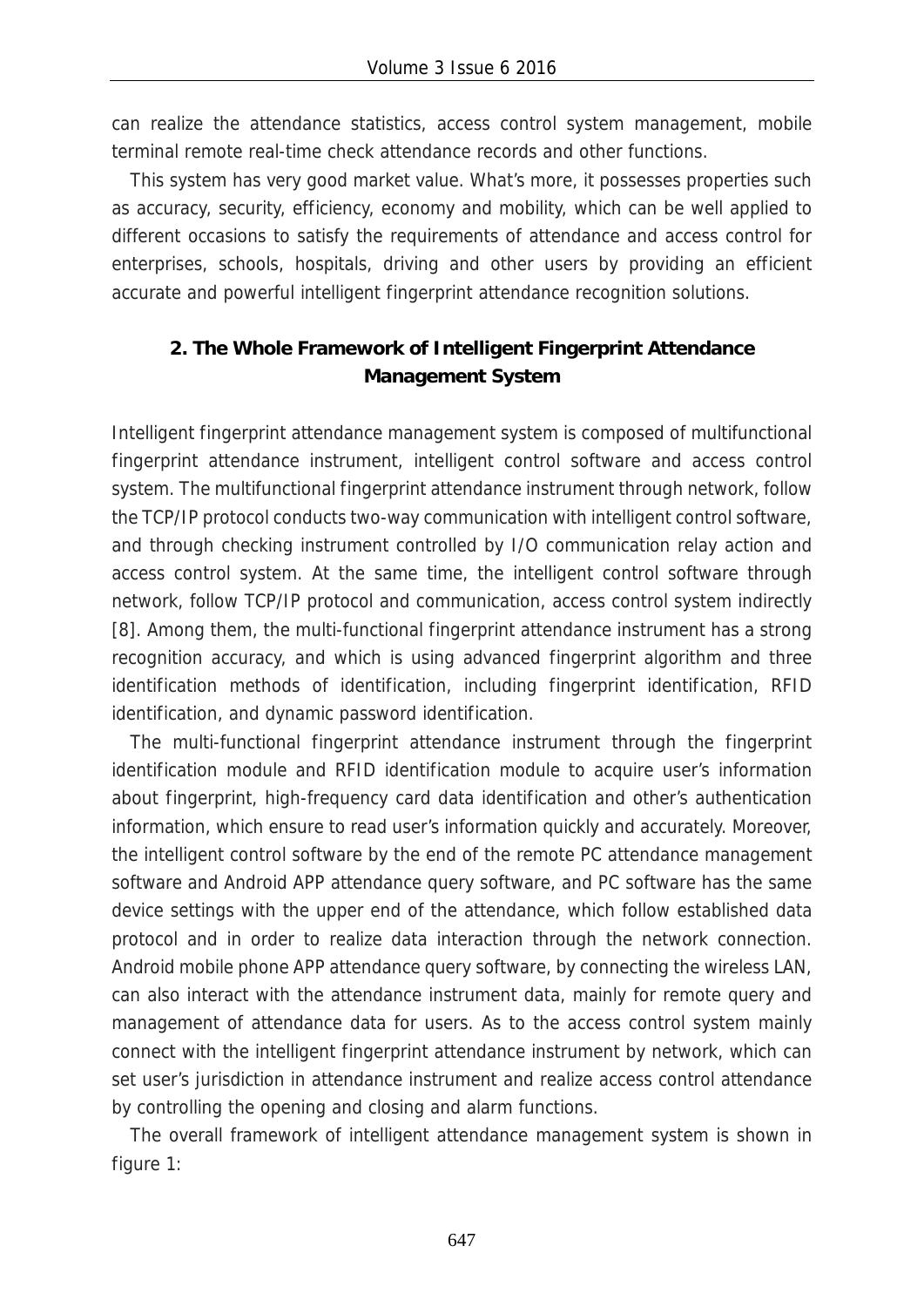

Fig.1 Frame diagram of the system

## **3. System Hardware Design**

The multi-function fingerprint attendance instrument includes the main part of the attendance machine, identification module, communication module, LCD display module. It has the advantages of accurate identification, low power consumption, easy installation, easy operation and good human-computer interaction. System hardware architecture shown in Figure 2.



Fig.2 Frame diagram of the system hardware

3.1 Design of the main part of the attendance recorder

The main controller of Multi function fingerprint attendance recorder (MCU) is designed by AS607 chip. It has high performance DSP operation instruction, support DSP floating point operation and including fingerprint algorithm accelerator. To ensure the normal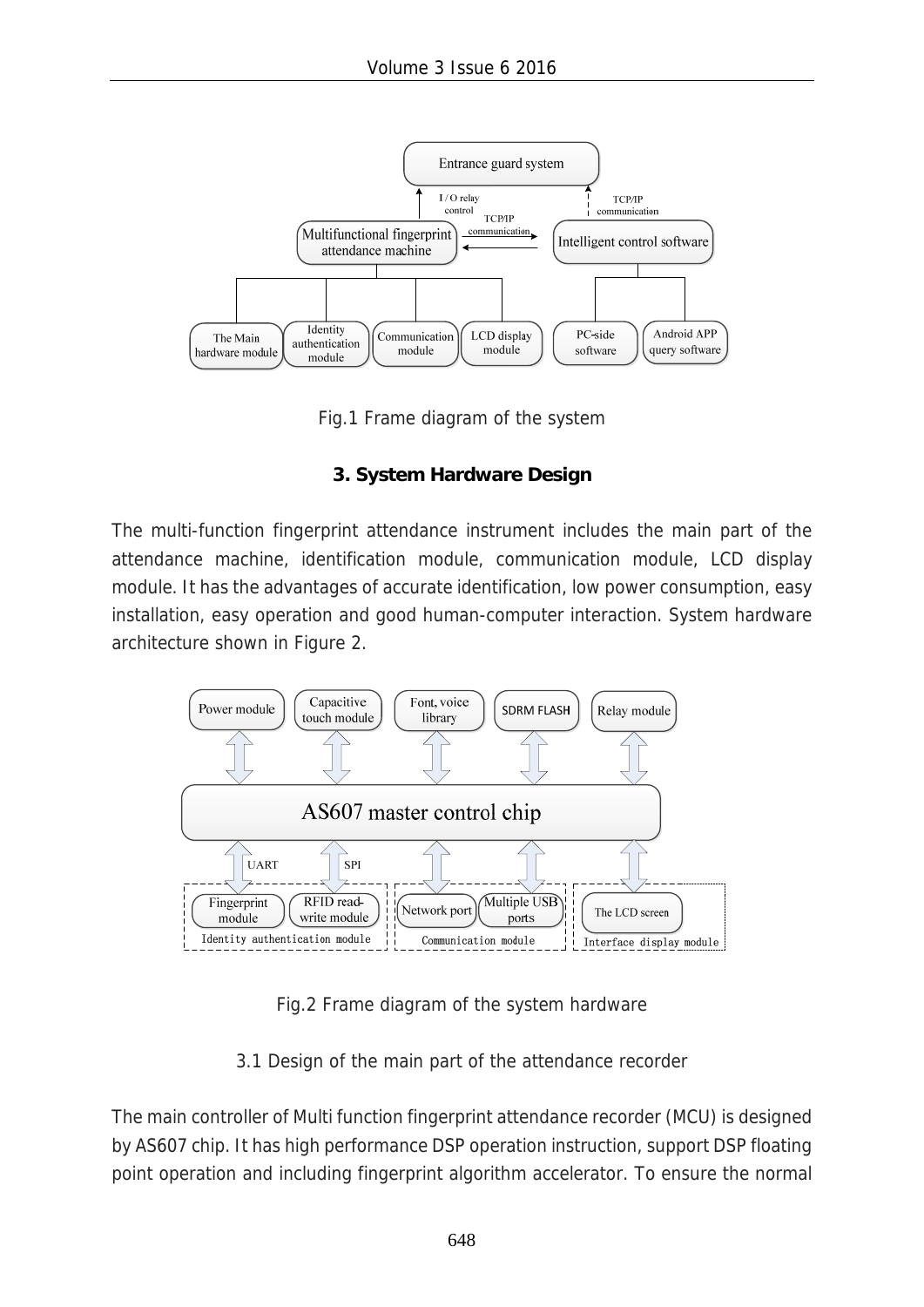operation of equipment, the power supply module uses 12V DC power supply and the main chip uses 3.3V power supply. Through the A/D acquisition, capacitive touch module wakes up MCU from the low power state. Font, speech database provide two languages, Chinese and English, which can realize intelligent voice reminding function. The SDRM module can ensure attendance machine running smoothly; the FLASH module is used for storing program data, user information, and attendance information to avoid losing data. In addition, through the way of UART and SPI communication, the main part of the attendance recorder achieves data transmission with identity recognition part of the fingerprint and RFID. Through the network port and multiple USB interfaces, the main part of the attendance recorder communicates with the upper control software and the compiler; the LCD color display mainly used to guide the user operation display user information, set parameters and GUI friendly design, which enhance the user experience and the ability of human-computer interaction.

## 3.2 Identity authentication module

Identity recognition module mainly includes three parts. There are fingerprint identification, RFID card identification, dynamic password identification.

(1) Fingerprint identification

The master chip of main control of AS607 is the Cordis 6+ RISC processor core, which has 7 stage pipelines and branch prediction function. The chip has a unique Synochip hardware accelerator and a unique fingerprint algorithm accelerator, which support DSP floating-point instructions. In order to eliminate phenomenon of false fingerprints, we use a capacitive semiconductor fingerprint sensor RT1011 acquisition based on planar dermis to ensure the safety, accuracy and rapidly of fingerprint acquisition[9].Through the SPI serial communication mode, the fingerprint identification module uses the main control chip AS607 and the RT1011 fingerprint sensor to realize the fingerprint data transmission; AS607 has multiple UART. It uses the UART0 control the fingerprint module and sends data request instruction to UART0 according to the communication protocol. Then the RT1011 sensor will transmit fingerprint data to the main controller AS607. Through the processing of fingerprint optimized accelerated algorithm, AS607 can generate fingerprint feature points as shown in Figure 3[10]. According to the communication protocol, UART0 sends a set of instructions, which can realize the operations of image acquisition, fingerprint feature point generation, fingerprint characteristics matching, feature point combination and feature template generation. So as to realize user fingerprint input, alignment and recognition and other operations. In this system, as the main attendance identification method, the fingerprint identification achieves the function of fast authentication and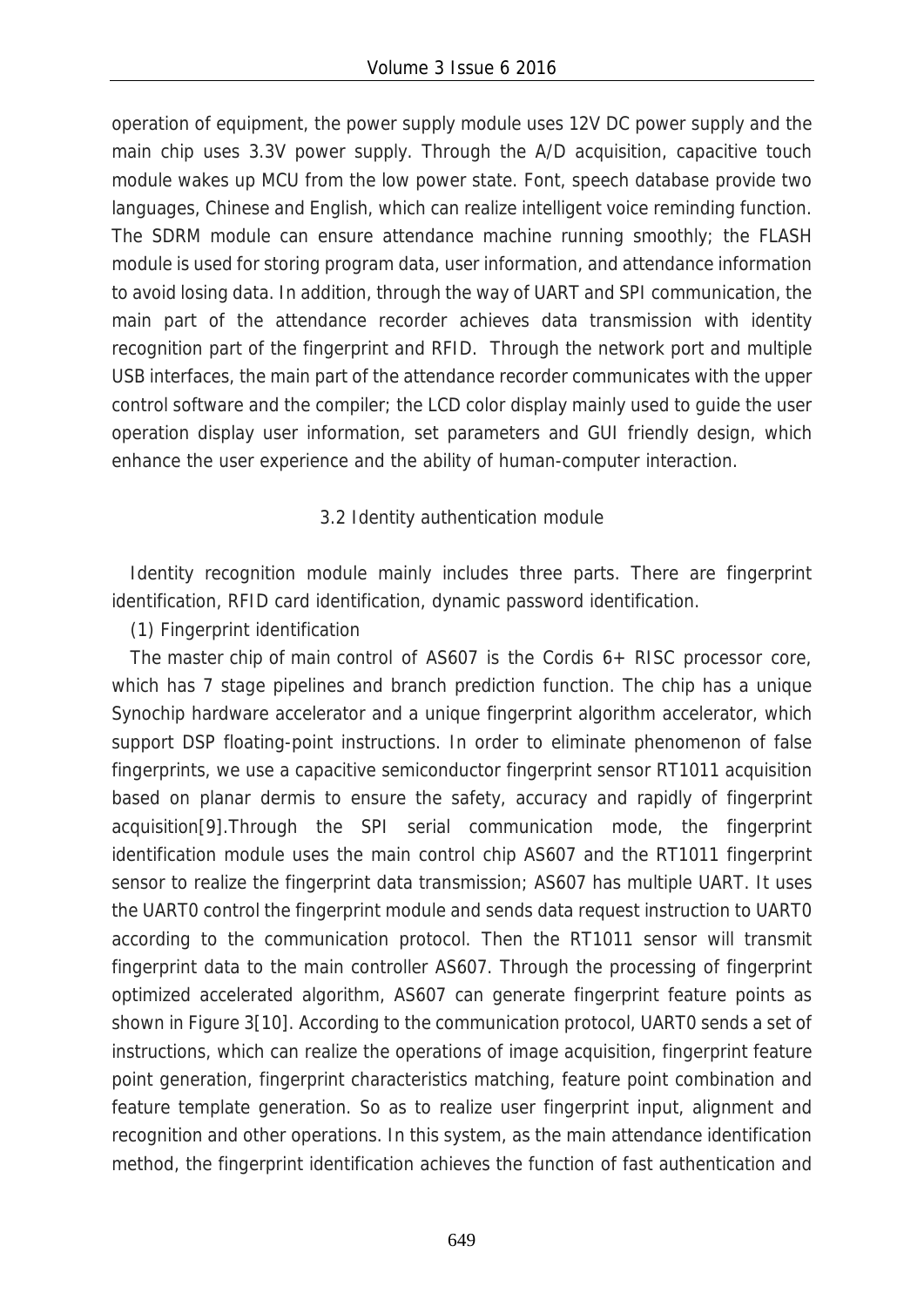recording the personnel information through acquiring the user's fingerprint information and storing the user template.



Fig.3 Points of fingerprint feature extraction

(2) RFID Recognition

RFID Recognition, an alternative method of identification, can be used for identity authentication and registration via swiping ID card and the high-frequency IC card. The THM3010 reader chip used in RFID control chip is a multi-protocol non-contact reader chip according with the ISO/IEC14443 TYPEA and ISO/IEC15693 standards, which is mainly applied for contactless reading and writing of 13.56MHz IC card[11]. Figure 4 shows the RFID core read-and-write circuit. The module exchanges data with AS607 via the SPI serial communication. The AS607 is the master of SPI and THM3010 is the slaver. By adjusting the length of PCB antennas and the value of filter capacitance and inductance, the sender module is capable of delivering data with far distance ( up to about 10cm ), and the receiver module can receive and process the data of IC card accurately by applying the reliable receiving decoding circuit[12]. By tuning parameters like antennas, capacitors and inductances, the system can read ID card and data of general IC card at the same time. Thus it can ensure the rapidity and authenticity of attendance.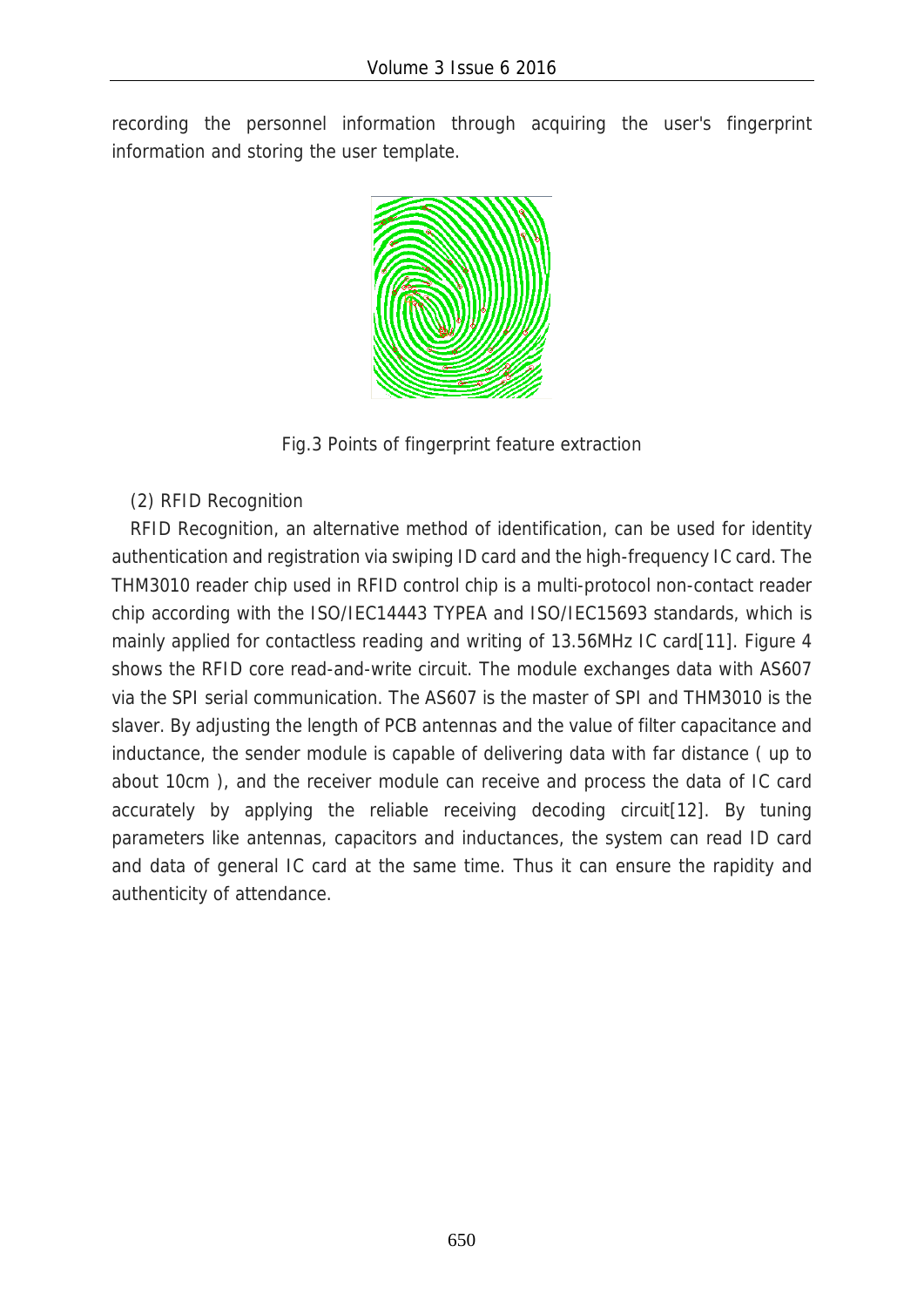

Fig.4 RFID core reading and writing module circuit

#### (3) Dynamic Code Identification

As fingerprint and RFID card are both failure, Dynamic code identification is an alternate means for identity recognition via inputting dynamic password to identifying and registering. Because of the access control function of this attendance machine, this method is mainly used to control access actions in case of failure of fingerprint and card losing. Compared to the static password, the dynamic passwords which consist of eight numbers during 0 to 9 are more safety and reliable. In order to ensure the randomness of passwords and increase the difficulty of cracking code, we use time as cryptogram, thereby every dynamic password is different with each other. The core algorithm is based on the shift operation, which implemented by applying the CRC calibration cycle encryption. Both of the APP of mobile phone and the attendance machine are set the same original passwords of eight numbers. And it is necessary to calibrate the time to guarantee the consistency of the time. On the basis of the original passwords, the dynamic password is generated via using current time by means of encryption algorithms. The algorithm used in APP of mobile phone is consistent with that used in attendance, which generates the equal dynamic passwords at the same time. Just generating dynamic passwords via mobile phone, you can realize the recognition and authentication of identity and control the access actions.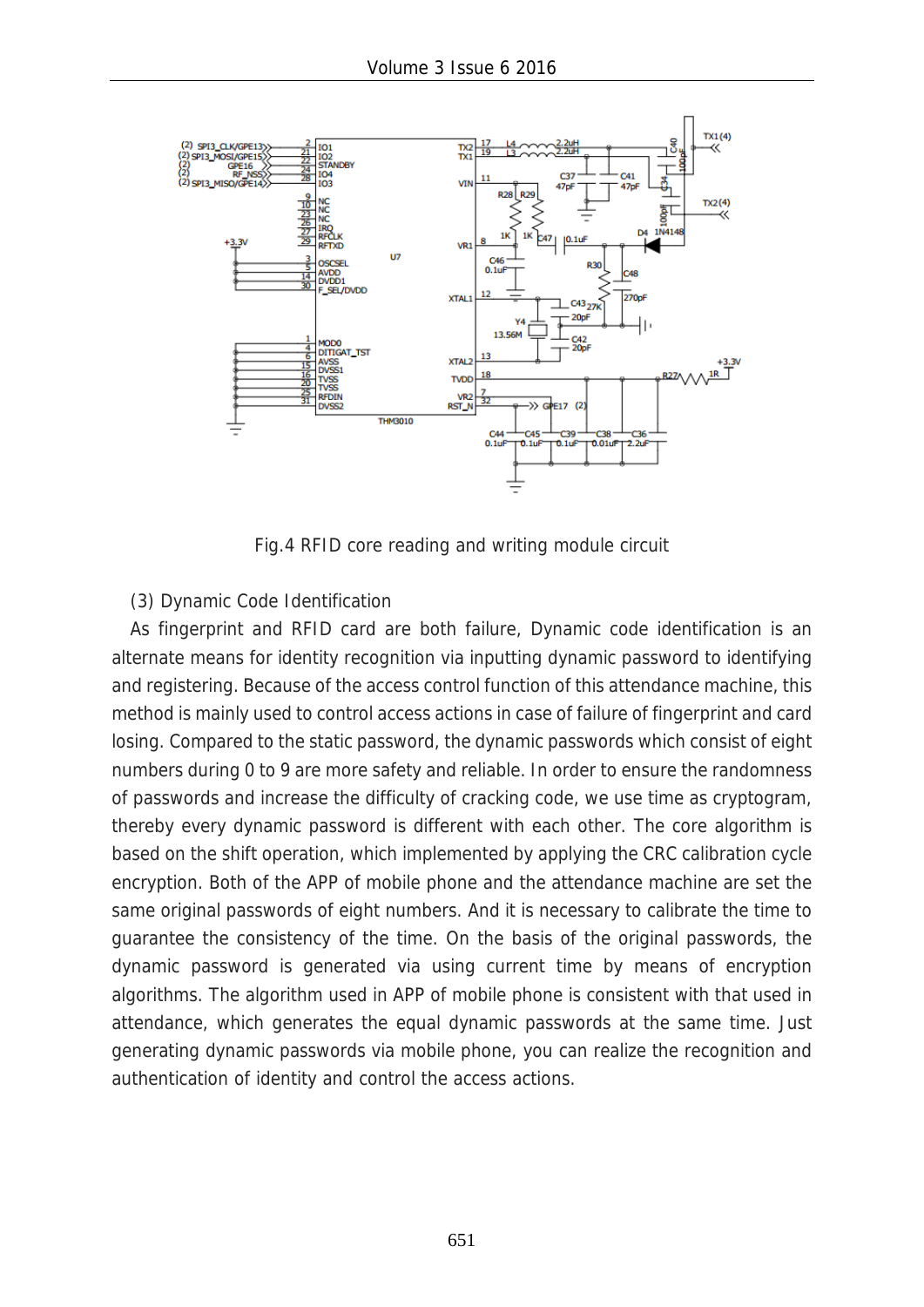#### 3.3 LCD interface display module

The attendance device equipped with color 2.8-inch TFT LCD screen, with PS, GUI Convert Bitmap and other software to improve the fingerprint attendance interface style, more beautiful and practical; interface-based optimization, the system is also extremely powerful. The interface display mainly includes the boot interface, low-power standby interface, menu interface and its sub-interface, in which the menu interface and its sub-interface is particularly important, mainly functional settings and operation.

Main menu interface mainly have seven functions, including user management, communication settings, information query, data management, system settings, time settings and automatic detection . User management, including ordinary users and administrators of the registration, registration and delete users, methods include fingerprint, credit card and dynamic password; communication settings, including the machine number, communication, baud rate settings, TCP / IP settings. The TCP / IP settings include IP address, subnet mask, gateway, port settings, and server IP settings. Information query mainly include storage of information, you can query attendance records, the number of users and other information; Data management, the main data can be downloaded, U disk upload and download attendance data and offline update system program features; System settings, including the attendance record settings, access control settings and language settings, The access control settings, including the duress fingerprint function, once the user is intimidated, press the duress fingerprints, it will trigger the alarm device to remind someone to enter illegally; Time setting, mainly used to set the time and date of the attendance machine; Automatic detection function, used to detect whether the work attendance is working properly, whether the data transmission is normal, communication is normal and other functions.

## **4. System Software Design**

## 4.1 The Overall Structure of System Structure

The intelligent control software consists of the attendance management software for PC and the query software for Android APPs, using C#, SQL server and JAVA Android as programming languages, in order to efficiently achieve several functions, such as data storing, querying, synchronizing, etc. Specifically, JAVA Android is mainly used for the development of Android APPs, to implement the function of inquiring attendance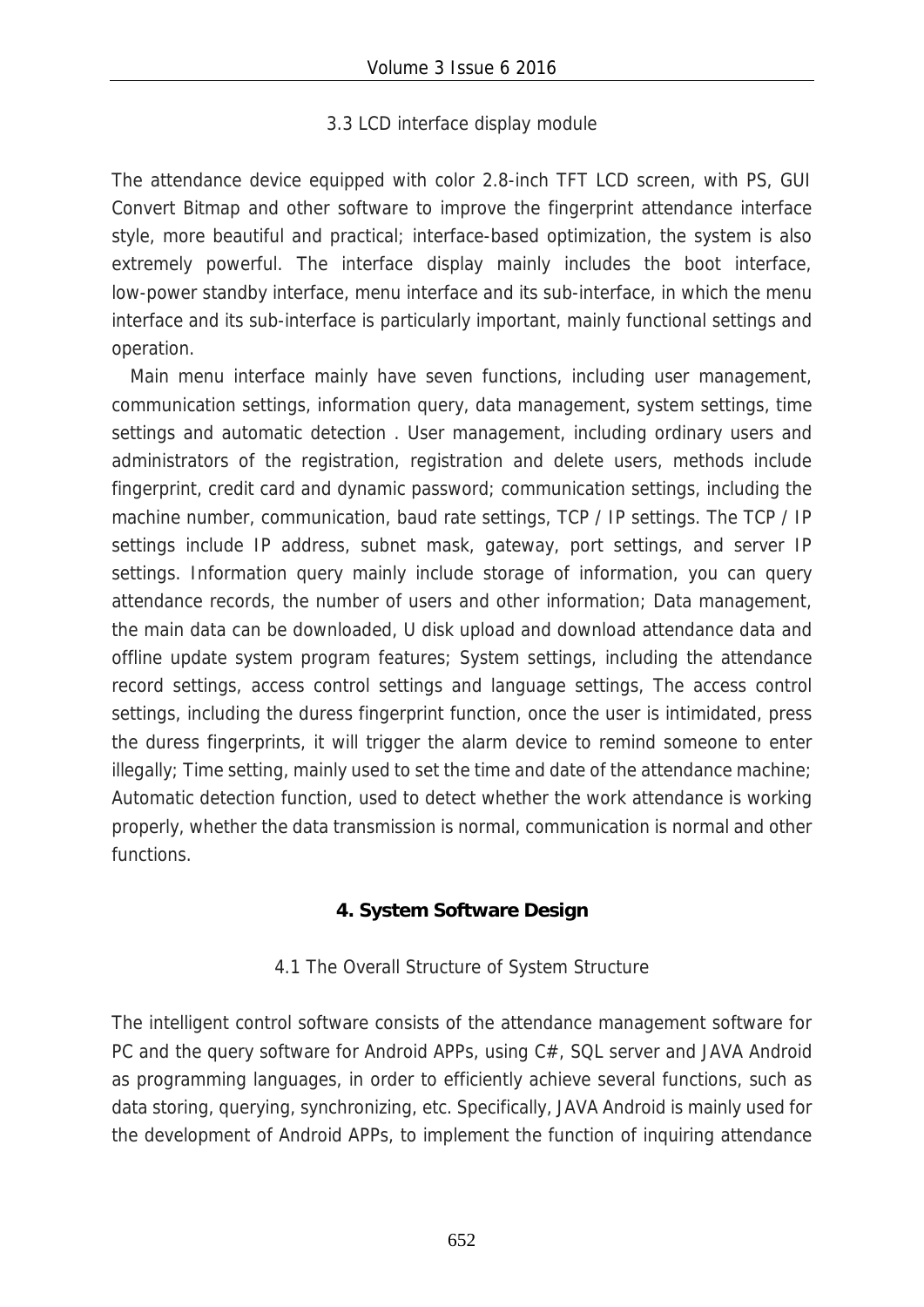record and controlling access. The structure diagram of the intelligent control software is shown in Figure 5.



Fig.5 System function structure diagram of software module

4.2 The Design of Attendance Management Software for PC

In consideration of practicality, efficiency and user experience, the attendance management software is designed modularly, which includes 5 modules: Software User Information, Equipment Management of Attendance Machines, Attendance User Management, Attendance Data Management, and Access Control System Management. Additionally, the exchange of data between one another, between the modules and the multifunctional attendance machine, and between the modules and the access control system is achieved through LAN, conforming to TCP/IP protocol. The main process of the attendance management software is shown in Figure 6.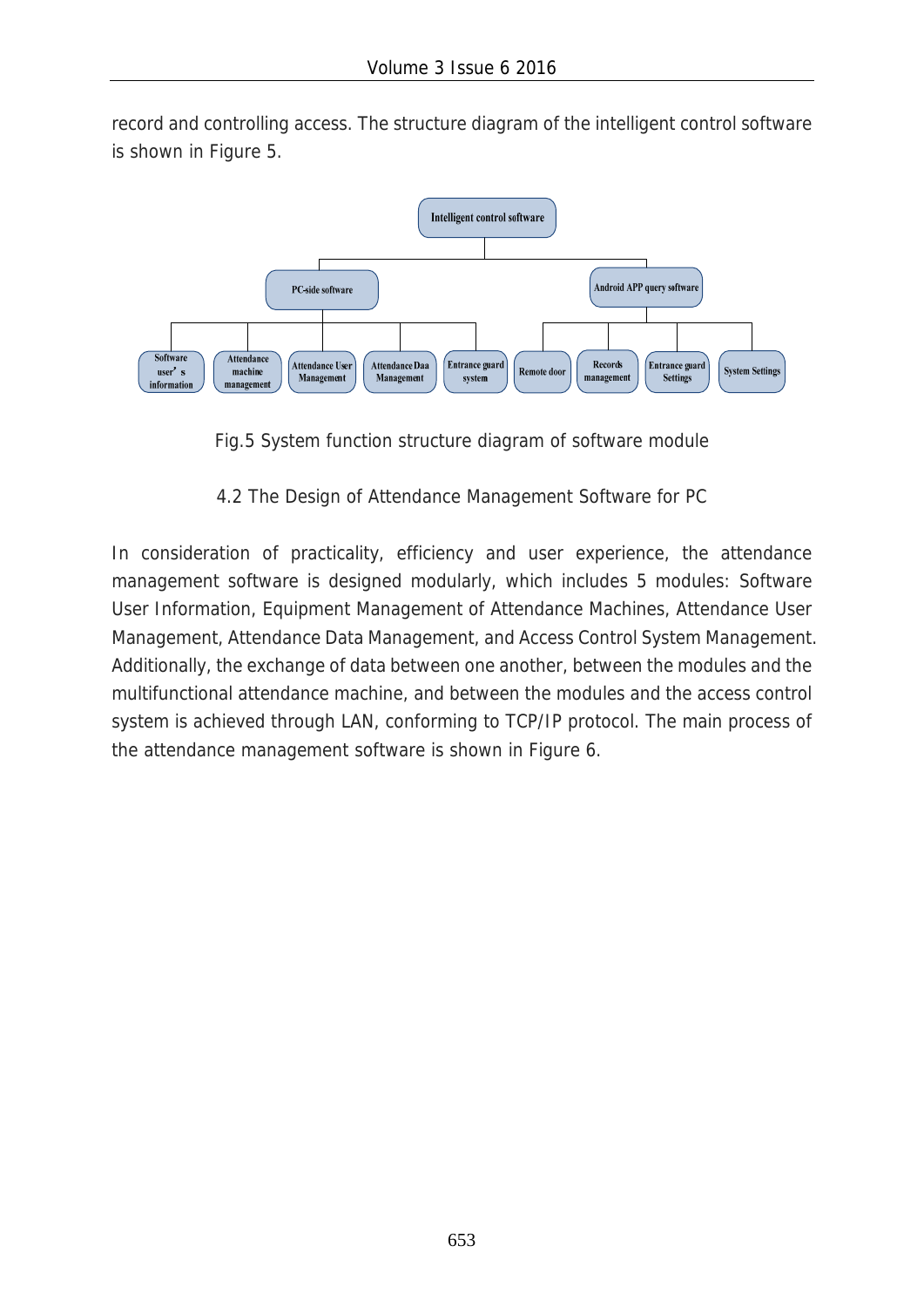![](_page_9_Figure_1.jpeg)

Fig.6 The flow chart of attendance management software in the PC

Specifically, "Software User Information" module id the management of the personnel who are capable of operating the management software (they are administrators in general), which includes registering, password login, deleting, modifying and other functions. "Equipment Management" module includes setting and modifying device number, device name, communication mode, IP address, communication password, device port, etc. It can be used to manage multiple fingerprint attendance machines, such as adding, editing and deleting devices, aiming to exchange information between attendance machines. "User Management" module is the management of registered users in the device. When the network is under good conditions, it is used to achieve user editing, deleting, clearing, inquiring and other functions, including querying user basic information, user number, user type, the number of fingerprints, etc. "Attendance Data Management" module can be used to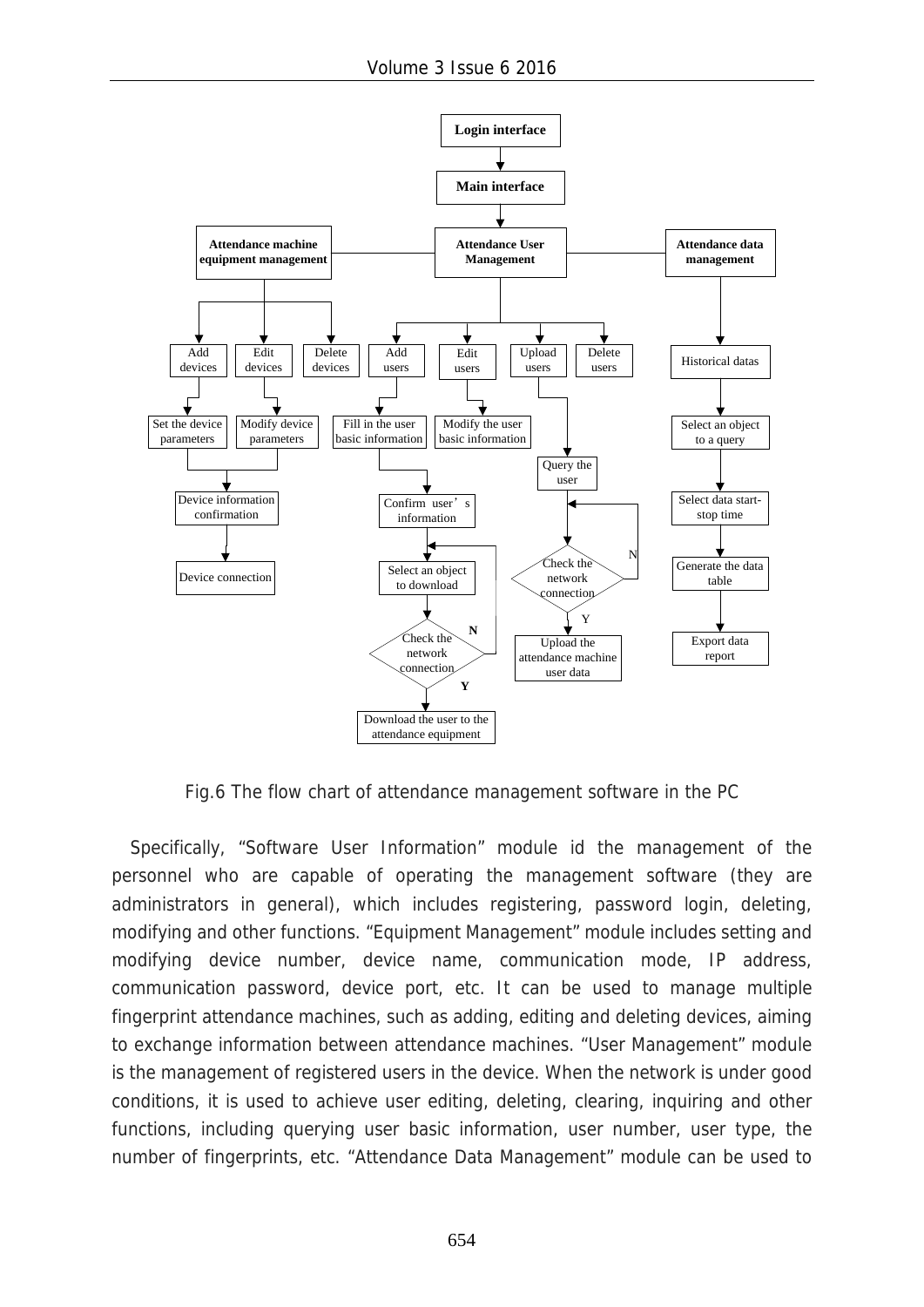upload attendance record, query, export Excel spreadsheets, set the attendance time and identify abnormal attendance, etc. Besides, inquiring attendance data and exporting reports are rather important. For the purpose of creating a user-friendly platform, attendance reports can be exported in the ways of either "time" or "personal", before analyzing the data, sorting and summarizing. "Access Control System Management" module is used to record the data of opening the door and control the access control system.

## 4.3 Android APP query software

The software uses the modular design idea, uses the humanized interactive contact surface and makes the different functions encapsulate some sub modules to facilitate the software module mutually to call and the optimized data processing speed[13]. The specific process shown in Figure 7.

![](_page_10_Figure_4.jpeg)

Fig.7 The flow chart of query software design in the mobile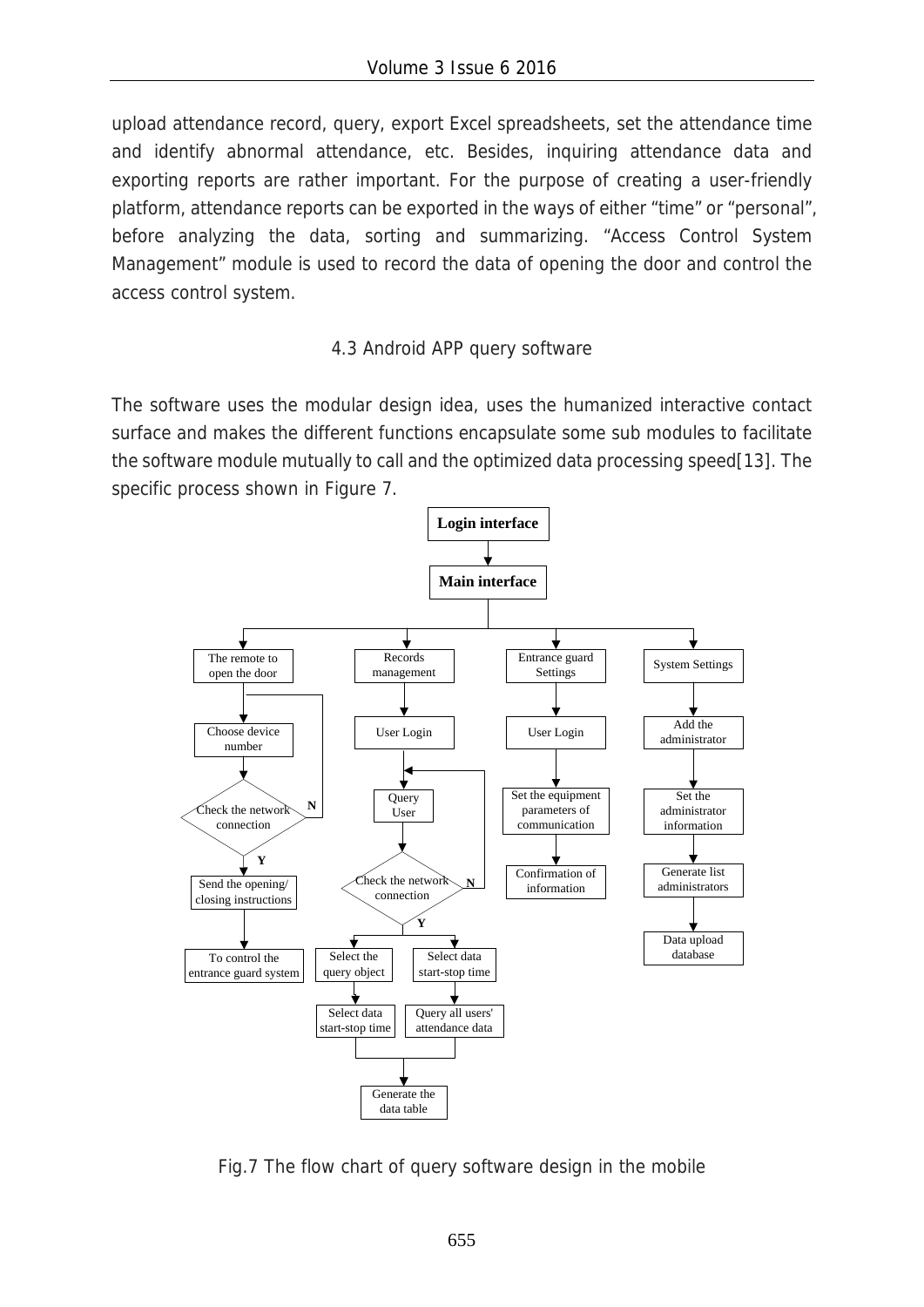The software main interface right from top to bottom is divided into four modules, including remote door, record management, access control settings and system settings. Remote door-opening function; when the phone through the settings, in the WIFI or broadband network environment, connects to the LAN and then through the TCP/IP communication protocol and the established protocol exchanges data, It can realize remote control attendance relay action and then control the access control switch; Records management includes the access to attendance data and query attendance data. Access to attendance data is that access to attendance information of LAN multi-function fingerprint attendance. There are two ways of data query, one is a fixed time for all attendance and the other is to specify the user's attendance data; Access control settings, mainly for communication settings, includes the server IP address, communication port number, communication password and device serial number; system settings module is mainly for APP software users to register, login, set password and other operations, and the operating authority is generally administrator privileges .

#### **5. System implementation**

The system provides a good solution for the small and medium enterprises' quick attendance record statistics.

| 文件 管理              |      |                         |         |                 |                          |                      |        |              |  |
|--------------------|------|-------------------------|---------|-----------------|--------------------------|----------------------|--------|--------------|--|
| 设备管理               | 用户管理 | <b>为勤款据管理</b><br>制作考勤报表 |         |                 |                          |                      |        |              |  |
| 断开连接               |      | 已连接设备,正在与耕耘格600的设备连接!   |         | 适加设备<br>编辑设备    | 删除设备                     |                      |        |              |  |
| 设备列表<br>扰态<br>设备编号 |      | 设备名称                    | 通讯方式    | 设备IP地址          |                          | 设备通讯密码               |        | 设备编口号        |  |
| 65535              |      | 横転帯606                  | TCF/TF  | 192 168 001 111 |                          | ********             |        | 8000         |  |
| 用户编号               | 用户名  | 用户类型<br>福通用户            | 已登记指纹个数 | 用户编号            | 日期                       | 时间                   | 是否开门   | 操作方式         |  |
| 00001              |      |                         |         |                 |                          |                      |        |              |  |
|                    |      |                         |         | 3000            | 2016/10/11               | 22:44:23             | J.     | 指纹操作         |  |
|                    |      | 普通用户                    | ls.     | 00001           | 2016/10/12               | 17:43:58             | s      | 指纹操作         |  |
| 00002              |      |                         |         | locoot          | 2016/10/12               | 18:04:20             | st     | 指纹操作         |  |
|                    |      |                         |         | 00002           | 2016/10/24               | 19:39:18             | ũ      | 指纹操作         |  |
|                    |      |                         |         | lococe          | 2016/10/24               | 19:39:21             | J      | 指纹操作         |  |
|                    |      |                         |         | 00001           | 2016/10/24               | 19:39:23             | s      | 指纹操作         |  |
|                    |      |                         |         | locoot          | 2016/10/24               | 19:39:24             | st.    | 指纹操作         |  |
|                    |      |                         |         | 00002           | 2016/10/24               | 19:39:26             | ũ      | 指纹操作         |  |
|                    |      |                         |         | 00001           | 2016/10/24               | 19:39:27             | s      | 指纹操作         |  |
|                    |      |                         |         | 00001           | 2016/10/24               | 19:39:31             | s      | 指纹操作         |  |
|                    |      |                         |         | 00002           | 2016/10/24               | 19:39:33             | s      | 指纹操作         |  |
|                    |      |                         |         | 00001           | 2016/10/24               | 19:39:35             | st     | 指纹操作         |  |
|                    |      |                         |         | 00002           | 2016/10/24               | 19:39:37             | s      | 指纹操作         |  |
|                    |      |                         |         | 00001           | 2016/10/24               | 19:39:30             | st     | 指纹操作         |  |
|                    |      |                         |         | 00001<br>00002  | 2016/10/24<br>2016/10/24 | 19:39:41<br>19:39:43 | s<br>J | 指纹操作<br>指纹操作 |  |

![](_page_11_Figure_5.jpeg)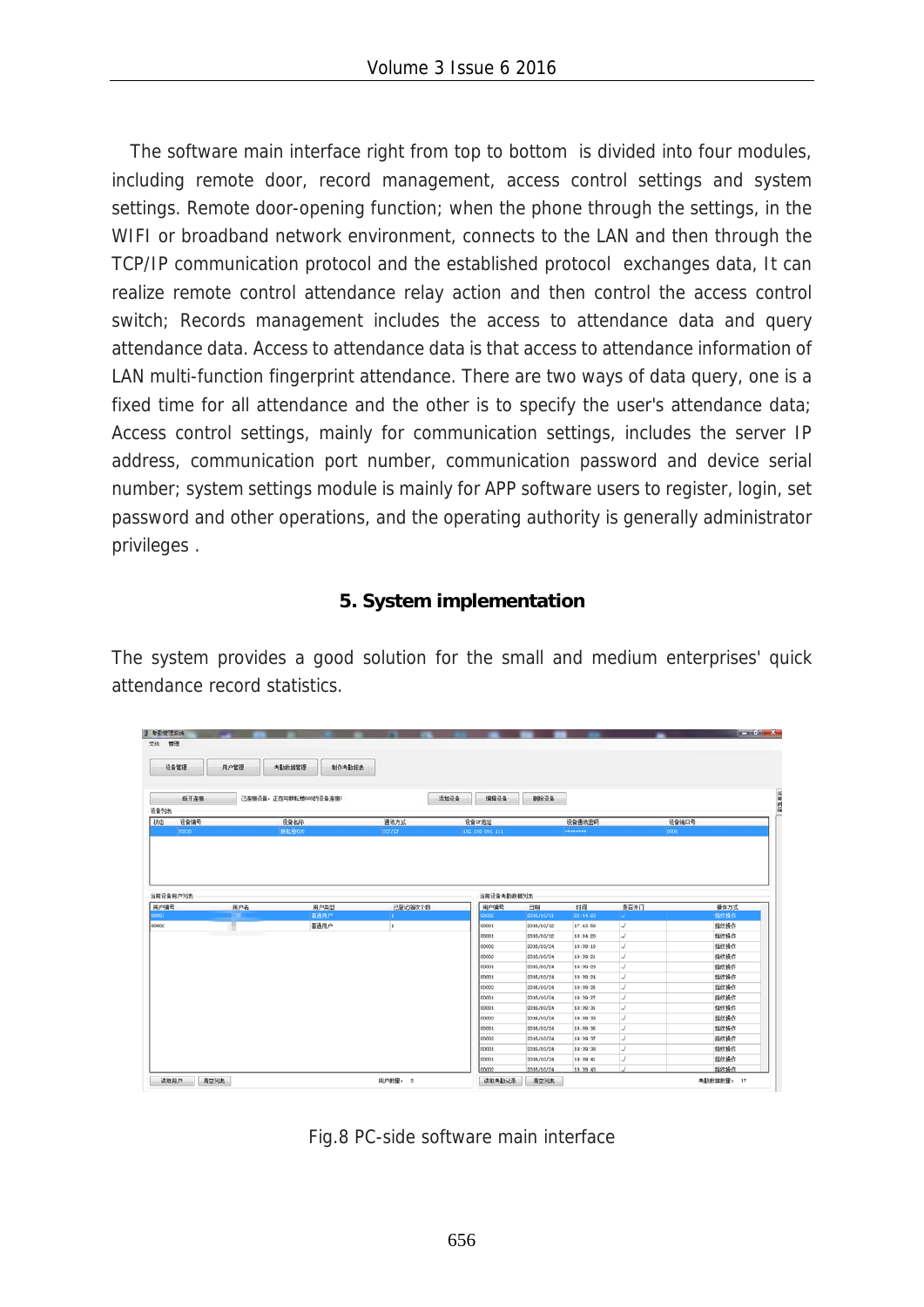After adding the devices, setting up the communication settings and connecting LAN, the PC-side software can realize the data interaction with the attendance machine. The main interface show in figure 8.The software can read user lists and attendance data in the equipment. Besides, there are also users' ID, attendance date, attendance methods and other basic data in the equipment. By clicking on the User Management button, the user can upload, delete and download the PC's data to the device. By clicking on the attendance data management button, you can query the user data in the specified time and make data statistics, rankings and attendance reports.

| q<br>x.<br><b>雌族OK</b><br>ю<br>550                                                                                                                                                 |  |
|------------------------------------------------------------------------------------------------------------------------------------------------------------------------------------|--|
| <b>12.5 Red</b><br><b>ESC</b><br>$\mathbf{R}$<br>医糖<br><b>LEWIS</b><br>8.59<br>E BM<br><b>B</b> -<br>$\sigma_{\rm eff}$<br>Œ<br>7354<br><b>TASK RESIDENT</b><br>気の深<br><b>INC.</b> |  |
|                                                                                                                                                                                    |  |

| =          | 记录管理                |    | š    |  |  |  |  |  |
|------------|---------------------|----|------|--|--|--|--|--|
|            | 获取                  | 查询 |      |  |  |  |  |  |
| Records:88 |                     |    |      |  |  |  |  |  |
| 编号         | 日期时间                | 状态 | 操作   |  |  |  |  |  |
| 00008      | 2016-10-20 18:03:02 | 正常 | 指纹操作 |  |  |  |  |  |
| 00019      | 2016-10-20 18:04:00 | 正常 | 指纹操作 |  |  |  |  |  |
| 00020      | 2016-10-20 18:04:09 | 正常 | 指纹操作 |  |  |  |  |  |
| 00013      | 2016-10-20 18:04:14 | 正常 | 指纹操作 |  |  |  |  |  |
| 00014      | 2016-10-20 18:04:16 | 正常 | 指纹操作 |  |  |  |  |  |
| 00015      | 2016-10-20 18:04:19 | 正常 | 指纹操作 |  |  |  |  |  |
| 00016      | 2016-10-20 18:04:20 | 正常 | 指纹操作 |  |  |  |  |  |
| 00012      | 2016-10-20 18:04:23 | 正常 | 指纹操作 |  |  |  |  |  |
| 00011      | 2016-10-20 18:04:25 | 正常 | 指纹操作 |  |  |  |  |  |
| 00010      | 2016-10-20 18:04:30 | 正常 | 指纹操作 |  |  |  |  |  |
| 00001      | 2016-10-20 18:04:32 | 正常 | 指纹操作 |  |  |  |  |  |
| 00002      | 2016-10-20 18:12:25 | 正常 | 指纹操作 |  |  |  |  |  |
| 00002      | 2016-10-20 18:12:28 | 正常 | 指纹操作 |  |  |  |  |  |
| 00018      | 2016-10-20 18:29:44 | 正常 | 指纹操作 |  |  |  |  |  |
| 00017      | 2016-10-20 18:30:27 | 正常 | 指纹操作 |  |  |  |  |  |
| 00002      | 2016-10-20 18:31:24 | 正常 | 指纹操作 |  |  |  |  |  |
| 00017      | 2016-10-20 18:32:33 | 正常 | 指纹操作 |  |  |  |  |  |
| 00001      | 2016-10-20 20:28:49 | 正常 | 指纹操作 |  |  |  |  |  |
| 00009      | 2016-10-20 21:50:07 | 正常 | 指纹操作 |  |  |  |  |  |
| 00002      | 2016-10-20 22:44:23 | 正常 | 指纹操作 |  |  |  |  |  |
| 00002      | 2016-10-20 22:48:15 | 正常 | 指纹操作 |  |  |  |  |  |

Fig.9 Hardware main interface Fig.10 Attendance data query interface

If companies need the employees' attendance records, the company need to use the multifunctional attendance which shown in figure 9 under the administrator permissions for the user. There are three ways which are fingerprints, IC cards and passwords to register. After completing the registration, the user set up the equipment's communication settings according to the company LAN IP address. At last, The user can implement attendance device connected to the company local area network (LAN). In addition, with GUI programming technology, the attendance machine users can change the subject of machine according to the personal willingness to increases the users' experience. After setting up the settings of system and connecting the fixed IP address, Android APP query software, as shown in figure 10, can realize real-time remote view attendance data in a given attendance machine. The attendance data include attendance personnel number, attendance date, attendance time and other attendance data. In addition, PC software and android APP can control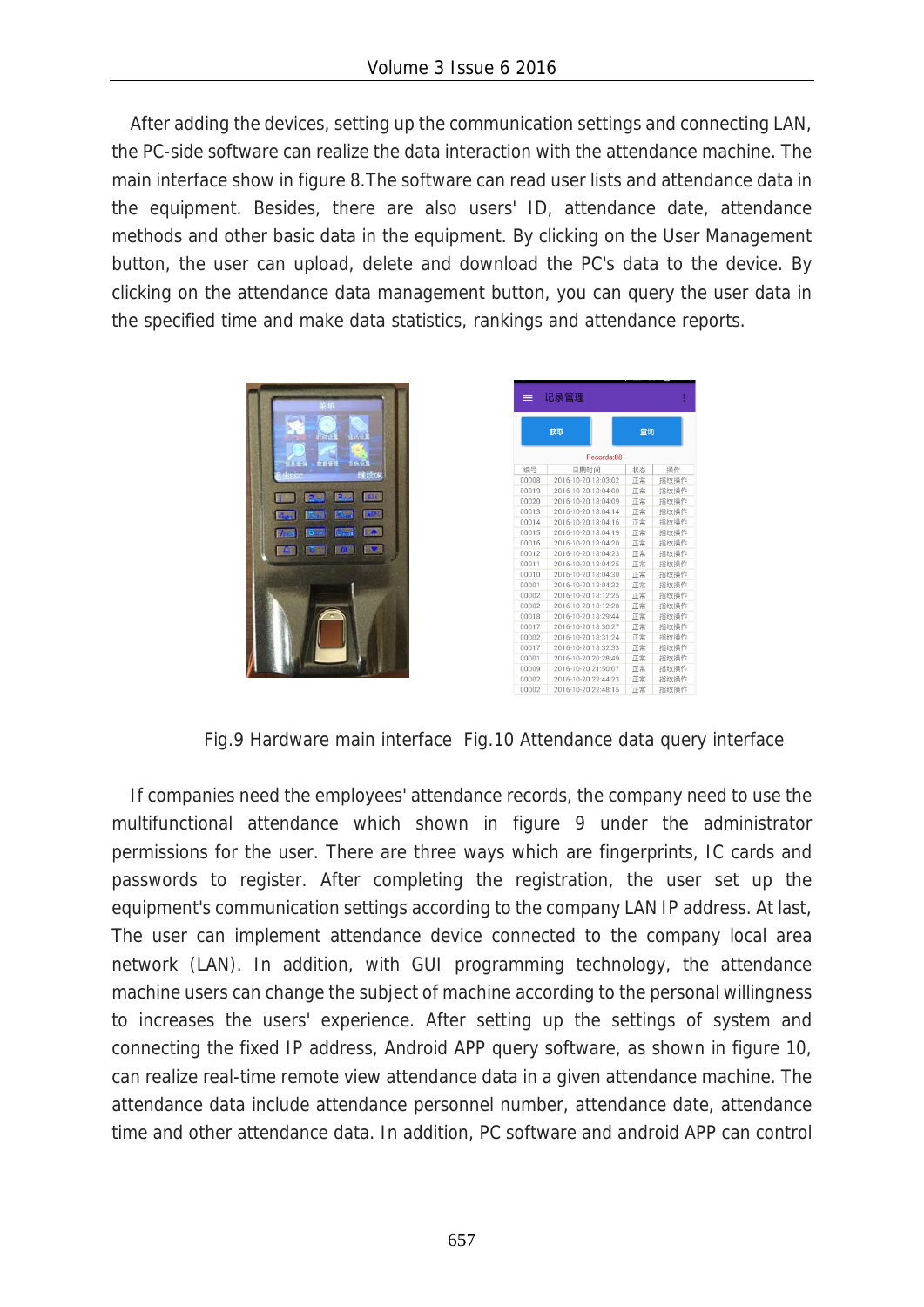the entrance guard system in the remote area and provide a good solution for the access control attendance integration.

## **6. Conclusion**

For the realization of large-scale fast and accurate user attendance identification, registration and query function, the article design the fingerprint-based intelligent attendance management system. The system is based on the precise fingerprint recognition algorithm. And it realizes the user through fingerprint, IC card rapid registration and identification of identity functions. With the advanced Internet of things and embedded technology, it realizes the function of data exchange between the remote PC and the end user. The user can query, manage and analyze the attendance data through the PC terminal and the remote terminal in real time, and realize the historical attendance data. The system has multiple I / O outputs and a very good scalability. It can connect the entrance guard system and dock with intelligent household. After a number of companies to actually run the test proved: The system has good accuracy, stability, rapidity and very good practical value. Besides, it has a very good market value.

## **Acknowledgements**

This paper was financially supported by Major Project of Beijing Municipal Education Commission science and technology development plans (KZ201510011011), Innovation ability promotion project of Beijing municipal colleges and universities (PXM2014\_014213\_000033) and NSFC under Grant (No.51179002). Those supports are gratefully acknowledged.

#### **References**

- [1] Zhao Yang. Research and design of check on work attendance system based on embedded Linux [D]. Jilin University, 2015.
- [2] Gao Meng. Fingerprint attendance management system design and implementation [D]. Beijing institute of technology, 2014.
- [3] Zhang Xiao-qin Tan Jing, Zhou Yi. Student information query system based on fingerprint identification design [J]. Journal of fujian electric brain, 2016 01: + 143 122-123.
- [4] Liu Rui-bing. Students fingerprint attendance system design and the key problems in research [D]. Overseas Chinese university, 2014.